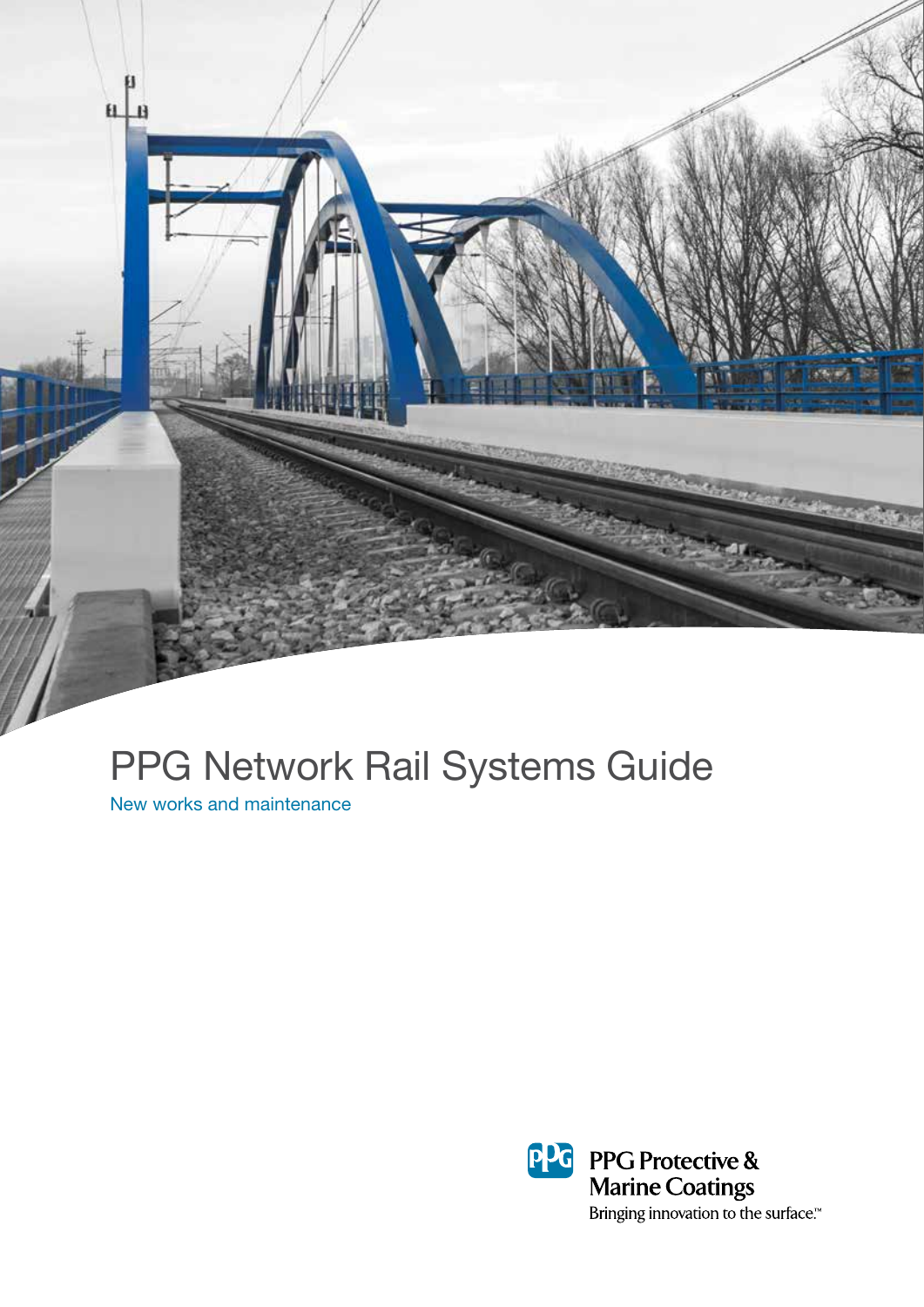## PPG Network Rail Systems Guide New works and maintenance

#### **PPG Protective & Marine Coatings (PPG) is a world leader in protective and marine coatings.**

Our global capabilities and respected protective coatings brands enable us to provide our customers with exceptional products, performance and service. Our proven and trusted products protect a wide range of assets for the most demanding markets and environments, including:

- Civil Infrastructure Rail
	-
- Offshore Marine
- Petrochemical Mining
- Power
- 
- 

support with well-established operations in over 60 countries. Continuous development ensures that we provide optimum solutions for asset owners, contractors, fabricators and applicators across the globe, helping our customers to meet the challenges they face today and tomorrow.

PPG has the scale and resources to deliver outstanding

**Experience, innovation and integrity – that is what makes PPG the ideal coatings partner.**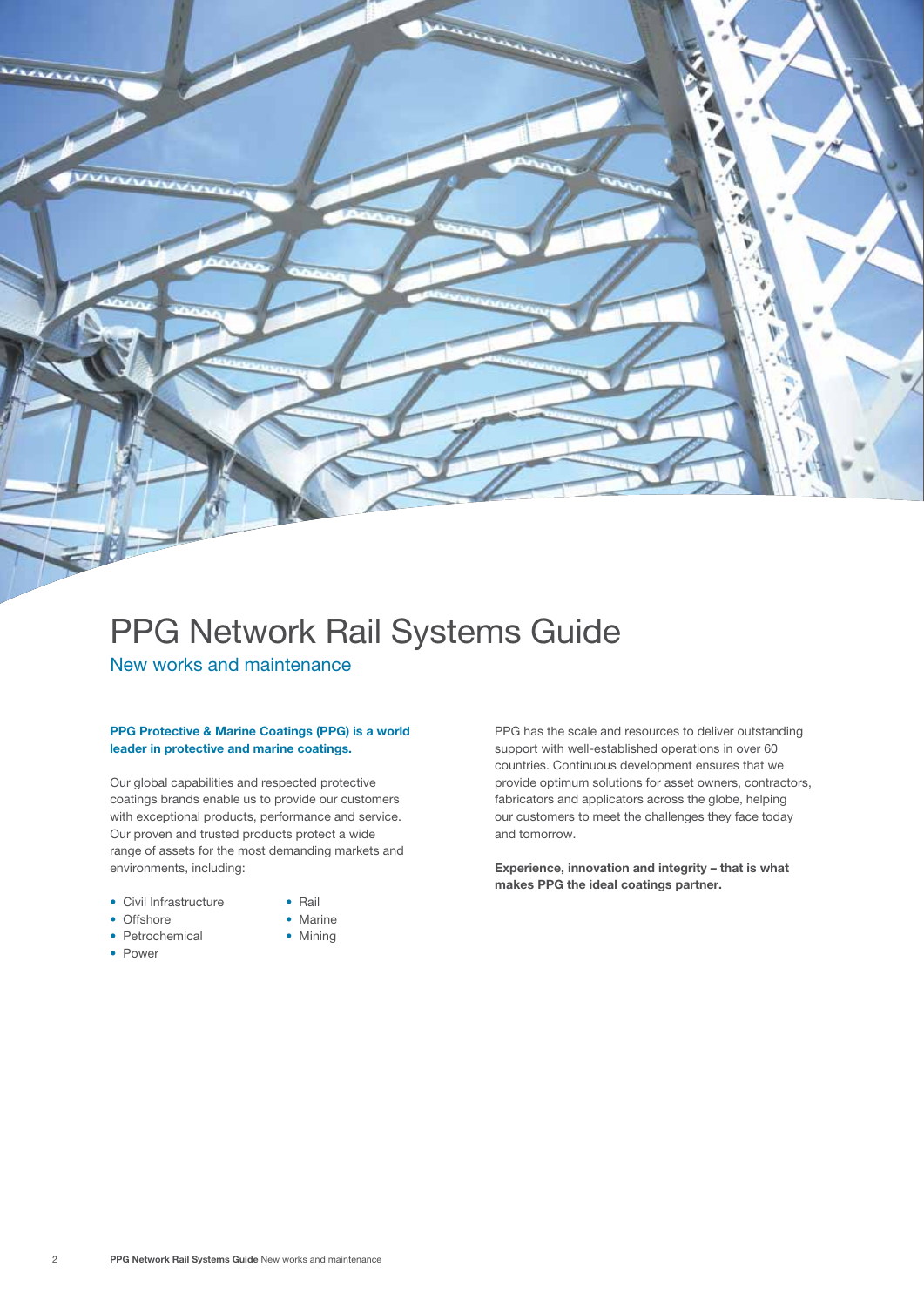

## Introduction

This Network Rail Systems Guide has been published to assist in selecting the PPG products and systems that comply with the surface preparation and protective coating standard, as described in Network Rail standard NR/L3/CIV/039.

Systems for both new works and maintenance are listed.

Information detailed in the Network Rail Systems Guide includes certificate numbers, PADS catalogue numbers, products and dry film thicknesses and also certificate lifetimes.

Technical support is also offered to Network Rail contracts which includes meetings with clients/ consultants and site visits. Our Field Technical Engineers are strategically placed throughout the country to ensure that all areas can be supported.

PPG also offer a wide range of other approved coating systems including Highways Agency, NORSOK M-501, ISO 12944-5 and WRAS (Potable Water).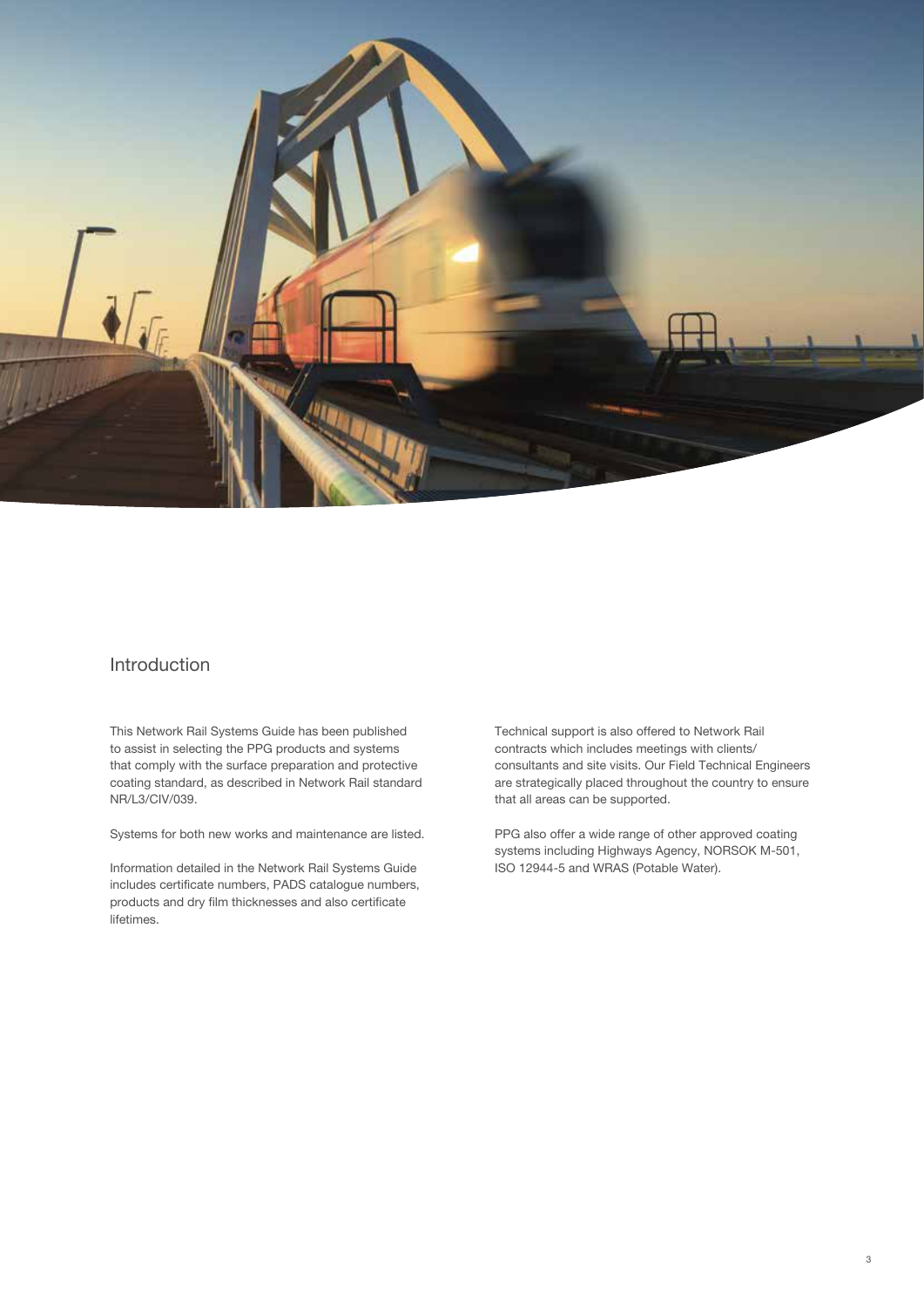## New works PPG Network Rail systems guide

## System N1

### **Thermally sprayed metal/epoxy protective system - polyurethane topcoat**

| <b>Certificate No &amp; Date</b> | <b>PADS Catalogue No</b> | <b>Products</b>                                                  | Dft                   | <b>Cert. Lifetime</b> |
|----------------------------------|--------------------------|------------------------------------------------------------------|-----------------------|-----------------------|
| $N1 - 104$<br>30.01.2015         | 0028/980409              | SIGMA EP159 SEALER<br>SIGMA EP112 MIOCOAT<br>SIGMADUR 550 OR 520 | 25um<br>150um<br>50um | 25 Years              |

## System N1 (XN90)

### **Thermally sprayed metal/epoxy protective system – epoxy acrylic topcoat**

| <b>Certificate No &amp; Date</b> | <b>PADS Catalogue No</b> | <b>Products</b>                                           | <b>Dft</b>            | <b>Cert. Lifetime</b> |
|----------------------------------|--------------------------|-----------------------------------------------------------|-----------------------|-----------------------|
| XN90/N1-062<br>30.01.2015        | 0028/980410              | SIGMA EP159 SEALER<br>SIGMA EP112 MIOCOAT<br>SIGMADUR 540 | 25um<br>150um<br>50um | 25 Years              |

## System N2 (XN90)

#### **Epoxy glassflake protective system – polyurethane topcoat**

| <b>Certificate No &amp; Date</b> | <b>PADS Catalogue No</b> | <b>Products</b>                                                | Dft                   | Cert. Lifetime |
|----------------------------------|--------------------------|----------------------------------------------------------------|-----------------------|----------------|
| XN90/N2-107<br>15.05.15          | 0028/980592              | SIGMACOVER 280<br>SIGMASHIELD 460<br>SIGMADUR 550, 550H OR 520 | 50um<br>250um<br>50um | 25 Years       |

#### **Epoxy glassflake protective system – epoxy acrylic topcoat**

| <b>Certificate No &amp; Date</b> | <b>PADS Catalogue No</b> | <b>Products</b>                                   | <b>Dft</b>                  | <b>Cert. Lifetime</b> |
|----------------------------------|--------------------------|---------------------------------------------------|-----------------------------|-----------------------|
| XN90/N2-107<br>15.05.15          | 0028/980592              | SIGMACOVER 280<br>SIGMASHIELD 460<br>SIGMADUR 540 | $50 \mu m$<br>250um<br>50um | 25 Years              |

## System N4 (XN90)

### **Epoxy mio protective system – polyurethane topcoat**

| <b>Certificate No &amp; Date</b> | <b>PADS Catalogue No</b> | <b>Products</b>                                             | <b>Dft</b>             | Cert. Lifetime |
|----------------------------------|--------------------------|-------------------------------------------------------------|------------------------|----------------|
| XN90/N4-093<br>04.04.2013        | 0028/980563              | SIGMAPRIME 700<br>SIGMACOVER 410 MIO<br>SIGMADUR 550 OR 520 | 100um<br>125um<br>50um | 25 Years       |

#### **Epoxy mio protective system – epoxy acrylic topcoat**

| <b>Certificate No &amp; Date</b> | <b>PADS Catalogue No</b> | <b>Products</b>                                      | <b>Dft</b>                            | <b>Cert. Lifetime</b> |
|----------------------------------|--------------------------|------------------------------------------------------|---------------------------------------|-----------------------|
| XN90/N4-093<br>04.04.2013        | 0028/980562              | SIGMAPRIME 700<br>SIGMACOVER 410 MIO<br>SIGMADUR 540 | 100 <sub>um</sub><br>$125$ um<br>50um | 25 Years              |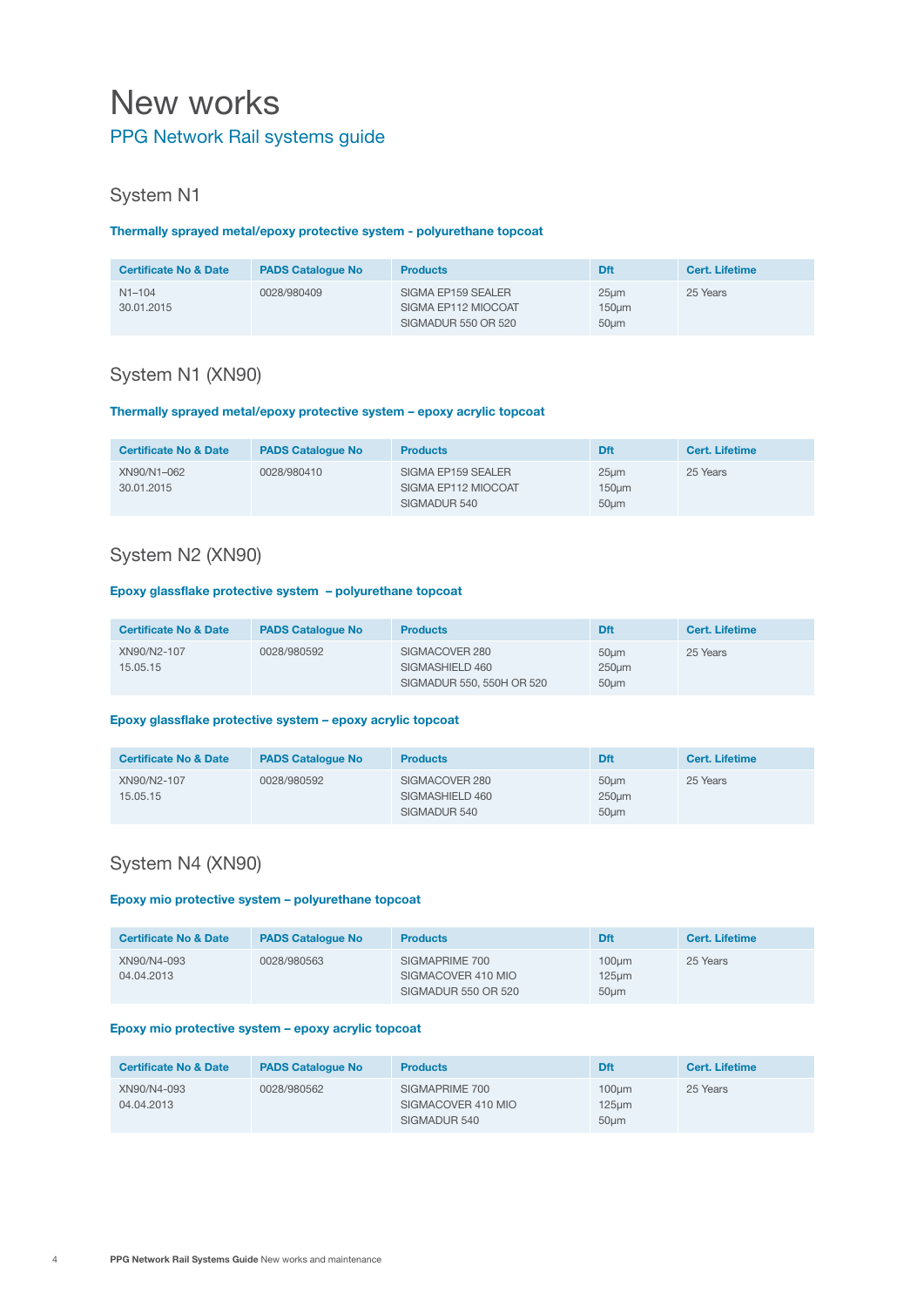## System N9

## **Protective system for galvanised steel - polyurethane topcoat**

| <b>Certificate No &amp; Date</b> | <b>PADS Catalogue No</b> | <b>Products</b>                       | Dft                      | <b>Cert. Lifetime</b> |
|----------------------------------|--------------------------|---------------------------------------|--------------------------|-----------------------|
| N9-034<br>27.02.2015             | 0028/980471              | SIGMACOVER 280<br>SIGMADUR 550 OR 520 | 100 <sub>µ</sub><br>50um | 25 Years              |

## System N9 (XN90)

#### **Protective system for galvanised steel - epoxy acrylic topcoat**

| <b>Certificate No &amp; Date</b> | <b>PADS Catalogue No.</b> | <b>Products</b>                | Dft                      | Cert. Lifetime |
|----------------------------------|---------------------------|--------------------------------|--------------------------|----------------|
| XN90/N9-068<br>27.02.2015        | 0028/980472               | SIGMACOVER 280<br>SIGMADUR 540 | 100 <sub>µ</sub><br>50um | 25 Years       |

## System N12.1

## **Epoxy mio protective system for the interior of box girders**

| <b>Certificate No &amp; Date</b>     | <b>PADS Catalogue No</b> | <b>Products</b>                           | Dft                                   | <b>Cert. Lifetime</b> |
|--------------------------------------|--------------------------|-------------------------------------------|---------------------------------------|-----------------------|
| N <sub>12.1</sub> -009<br>30.01.2015 | 0028/980417              | SIGMA EP111 PRIMER<br>SIGMA EP112 MIOCOAT | 100 <sub>µ</sub><br>125 <sub>um</sub> | 15 Years              |

## System N13

#### **Epoxy protective system for steelwork for interior environments – polyurethane topcoat**

| <b>Certificate No &amp; Date</b>   | <b>PADS Catalogue No</b> | <b>Products</b>                                                  | <b>Dft</b>                        | Cert. Lifetime |
|------------------------------------|--------------------------|------------------------------------------------------------------|-----------------------------------|----------------|
| N <sub>13</sub> -013<br>30.01.2015 | 0028/980416              | SIGMA EP110 PRIMER<br>SIGMA EP112 MIOCOAT<br>SIGMADUR 550 OR 520 | 50um<br>125 <sub>um</sub><br>50um | 25 Years       |

## System N13 (XN90)

#### **Epoxy protective system for steelwork for interior environments – epoxy acrylic topcoat**

| <b>Certificate No &amp; Date</b> | <b>PADS Catalogue No</b> | <b>Products</b>                                           | <b>Dft</b>                      | Cert. Lifetime |
|----------------------------------|--------------------------|-----------------------------------------------------------|---------------------------------|----------------|
| XN90/N13-104<br>27.02.2015       | 0028/980415              | SIGMA EP110 PRIMER<br>SIGMA EP112 MIOCOAT<br>SIGMADUR 540 | 50um<br>$125 \text{µm}$<br>50um | 25 Years       |

## System X099

## **Anti-slip floor coating (item 5.12.1)**

| <b>Certificate No &amp; Date</b> | <b>PADS Catalogue No</b> | <b>Products</b>                                                 | <b>Dft</b>  | <b>Cert. Lifetime</b> |
|----------------------------------|--------------------------|-----------------------------------------------------------------|-------------|-----------------------|
| X099-012<br>11.12.2012           | 0028/980564              | SIGMA COLTURA<br>TEP TARFREE $+$<br>MINERAL ANTI-SLIP AGGREGATE | 2000-4000um | 25 Years              |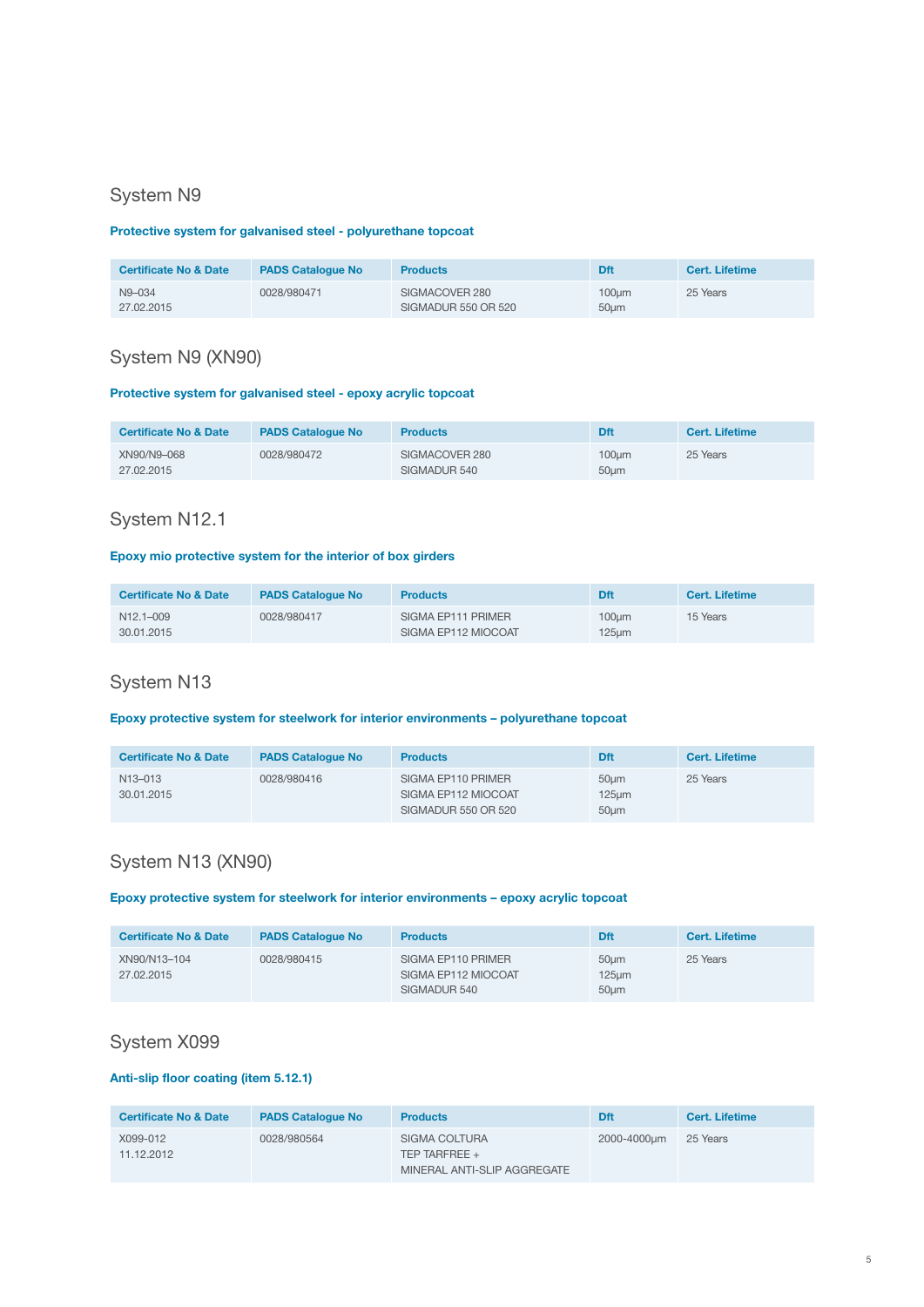## **Maintenance** PPG Network Rail systems guide

## System M20 (XM92)

## **Protective system for existing structures using epoxy – polyurethane topcoat**

| <b>Certificate No &amp; Date</b> | <b>PADS Catalogue No</b> | <b>Products</b>                                             | <b>Dft</b>                | <b>Cert. Lifetime</b> |
|----------------------------------|--------------------------|-------------------------------------------------------------|---------------------------|-----------------------|
| XM92/M20-175<br>04.04.2013       | 0028/980554              | SIGMAPRIME 700<br>SIGMACOVER 410 MIO<br>SIGMADUR 550 or 520 | 100um<br>$125$ um<br>50um | 25 Years              |

#### **Protective system for existing structures using epoxy – epoxy acrylic topcoat**

| <b>Certificate No &amp; Date</b> | <b>PADS Catalogue No</b> | <b>Products</b>                                      | <b>Dft</b>                | <b>Cert. Lifetime</b> |
|----------------------------------|--------------------------|------------------------------------------------------|---------------------------|-----------------------|
| XM92/M20-178<br>04.04.2013       | 0028/980555              | SIGMAPRIME 700<br>SIGMACOVER 410 MIO<br>SIGMADUR 540 | 100um<br>$125$ um<br>50um | 25 Years              |

## System M21 (XM92)

#### **Protective system for existing structures using epoxy glassflake – polyurethane topcoat**

| <b>Certificate No &amp; Date</b> | <b>PADS Catalogue No</b> | <b>Products</b>                                                | <b>Dft</b>            | Cert. Lifetime |
|----------------------------------|--------------------------|----------------------------------------------------------------|-----------------------|----------------|
| XM92/M21-192<br>15.05.15         | 0028/980592              | SIGMACOVER 280<br>SIGMASHIELD 460<br>SIGMADUR 550, 550H OR 520 | 50um<br>250um<br>50um | 25 Years       |

#### **Protective system for existing structures using epoxy glassflake – epoxy acrylic topcoat**

| <b>Certificate No &amp; Date</b> | <b>PADS Catalogue No</b> | <b>Products</b>                                   | <b>Dft</b>            | <b>Cert. Lifetime</b> |
|----------------------------------|--------------------------|---------------------------------------------------|-----------------------|-----------------------|
| XM92/M21-192<br>15.05.15         | 0028/980592              | SIGMACOVER 280<br>SIGMASHIELD 460<br>SIGMADUR 540 | 50um<br>250um<br>50um | 25 Years              |

#### **Protective system for existing structures using epoxy glassflake – polyurethane topcoat**

| <b>Certificate No &amp; Date</b> | <b>PADS Catalogue No</b> | <b>Products</b>                 | <b>Dft</b>    | Cert. Lifetime |
|----------------------------------|--------------------------|---------------------------------|---------------|----------------|
| XM92/M21-121<br>10.05.2010       | 0028/980473              | SIGMASHIELD 400<br>SIGMADUR 550 | 400um<br>50um | 25 Years       |

## System M24 (XM92)

#### **Patch repair of aged alkyd & acrylated rubber systems on existing structures using a durable two pack protective system spot blast Sa 2½ – polyurethane topcoat**

| <b>Certificate No &amp; Date</b> | <b>PADS Catalogue No</b> | <b>Products</b>                                                         | Dft                                          | <b>Cert. Lifetime</b> |
|----------------------------------|--------------------------|-------------------------------------------------------------------------|----------------------------------------------|-----------------------|
| XM92/M24-193<br>15.05.15         | 0028/980593              | SIGMACOVER 350 ALUMINIUM<br>SIGMACOVER 350<br>SIGMADUR 550, 550H OR 520 | 100 <sub>µ</sub><br>100 <sub>µ</sub><br>50um | 25 Years              |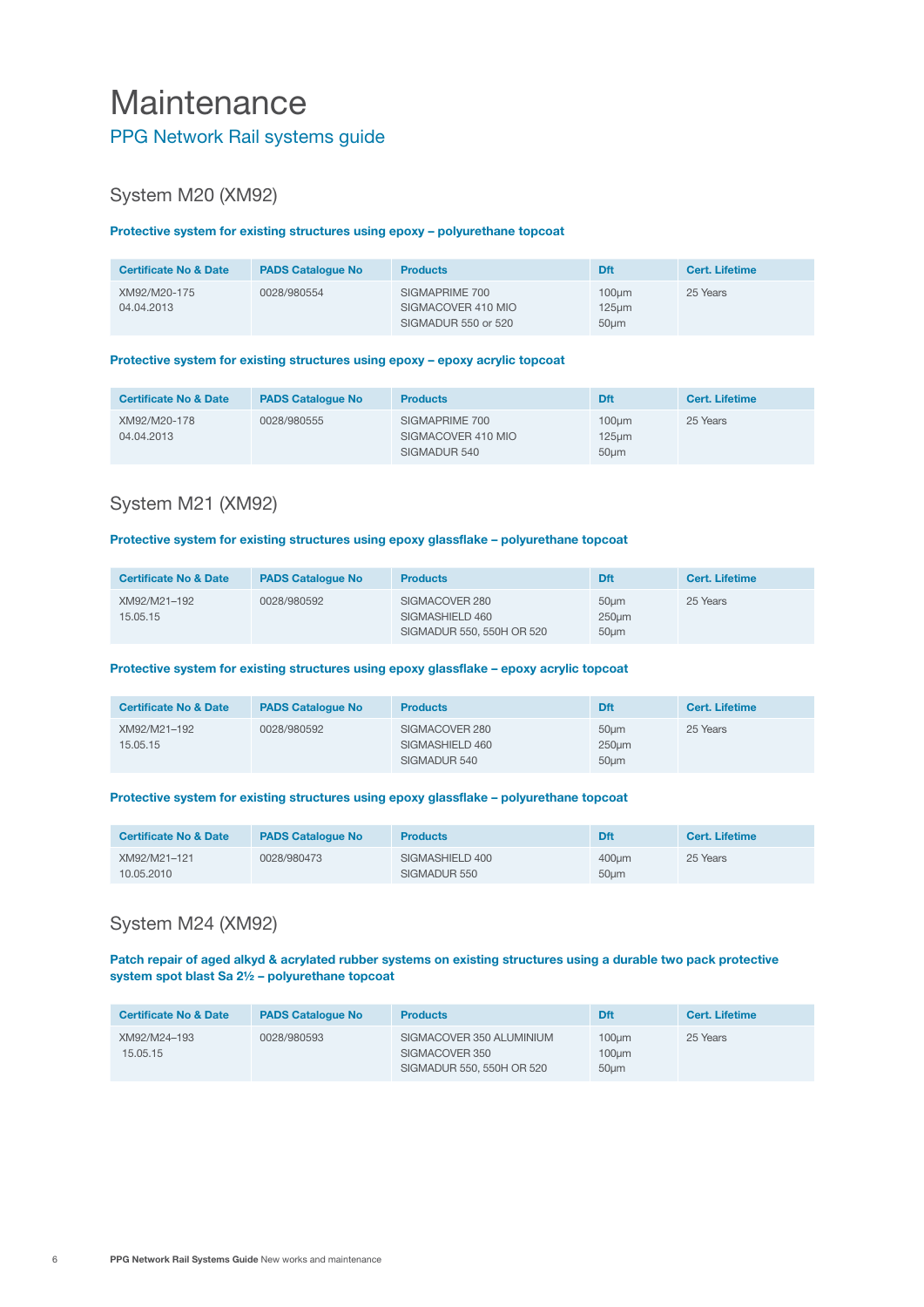## System M24 (XM92) **continued**

#### **Patch repair of aged alkyd & acrylated rubber systems on existing structures using a durable two pack protective system spot blast Sa 2½ – epoxy acrylic topcoat**

| <b>Certificate No &amp; Date</b> | <b>PADS Catalogue No</b> | <b>Products</b>                                            | Dft                    | <b>Cert. Lifetime</b> |
|----------------------------------|--------------------------|------------------------------------------------------------|------------------------|-----------------------|
| XM92/M24-193<br>15.05.15         | 0028/980593              | SIGMACOVER 350 ALUMINIUM<br>SIGMACOVER 350<br>SIGMADUR 540 | 100um<br>100um<br>50um | 25 Years              |

#### **Patch repair of aged alkyd & acrylated rubber systems on existing structures using a durable two pack protective system St 3 – polyurethane topcoat**

| <b>Certificate No &amp; Date</b> | <b>PADS Catalogue No</b> | <b>Products</b>                                                         | Dft                                          | Cert. Lifetime |
|----------------------------------|--------------------------|-------------------------------------------------------------------------|----------------------------------------------|----------------|
| XM92/M24-194<br>15.05.15         | 0028/980593              | SIGMACOVER 350 ALUMINIUM<br>SIGMACOVER 350<br>SIGMADUR 550, 550H OR 520 | 100 <sub>µ</sub><br>100 <sub>µ</sub><br>50um | 15 Years       |

#### **Patch repair of aged alkyd & acrylated rubber systems on existing structures using a durable two pack protective system St 3 – epoxy acrylic topcoat**

| <b>Certificate No &amp; Date</b> | <b>PADS Catalogue No</b> | <b>Products</b>                                            | Dft                                          | <b>Cert. Lifetime</b> |
|----------------------------------|--------------------------|------------------------------------------------------------|----------------------------------------------|-----------------------|
| XM92/M24-194<br>15.05.15         | 0028/980593              | SIGMACOVER 350 ALUMINIUM<br>SIGMACOVER 350<br>SIGMADUR 540 | 100 <sub>µ</sub><br>100 <sub>µ</sub><br>50um | 15 Years              |

## System M27.4 (XM92)

#### **Protective system for existing structures using bitumen**

| <b>Certificate No &amp; Date</b> | <b>PADS Catalogue No</b> | <b>Products</b>                                      | Dft                                       | Cert. Lifetime                        |
|----------------------------------|--------------------------|------------------------------------------------------|-------------------------------------------|---------------------------------------|
| XM92/M27.4-120<br>27.02.2015     | 0028/980566              | SIGMACOVER 690<br>SIGMA VIKOTE 63<br>SIGMA VIKOTE 63 | $100 \mu m$<br>200um<br>200 <sub>um</sub> | 25 Years (Sa 21/2)<br>15 Years (St 3) |

## System M34

#### **1 or 2 coat system for using on short possessions – polyurethane topcoat**

| <b>Certificate No &amp; Date</b> | <b>PADS Catalogue No</b> | <b>Products</b>                        | <b>Dft</b>          | <b>Cert. Lifetime</b>                                               |
|----------------------------------|--------------------------|----------------------------------------|---------------------|---------------------------------------------------------------------|
| M34-008<br>03.06.2013            | 0028/980565              | SIGMASHIELD 880<br>SIGMADUR 550 OR 520 | $400 \mu m$<br>50um | 25 Years (Sa 21/2)<br>15 Years (St 3 or sound<br>existing coatings) |

## System M34 (XM92)

### **1 or 2 coat system for using on short possessions – epoxy acrylic topcoat**

| <b>Certificate No &amp; Date</b> | <b>PADS Catalogue No</b> | <b>Products</b>                 | <b>Dft</b>    | <b>Cert. Lifetime</b>                                               |
|----------------------------------|--------------------------|---------------------------------|---------------|---------------------------------------------------------------------|
| XM92/M34-171<br>28.01.2013       | 0028/980560              | SIGMASHIELD 880<br>SIGMADUR 540 | 400um<br>50um | 25 Years (Sa 21/2)<br>15 Years (St 3 or sound<br>existing coatings) |